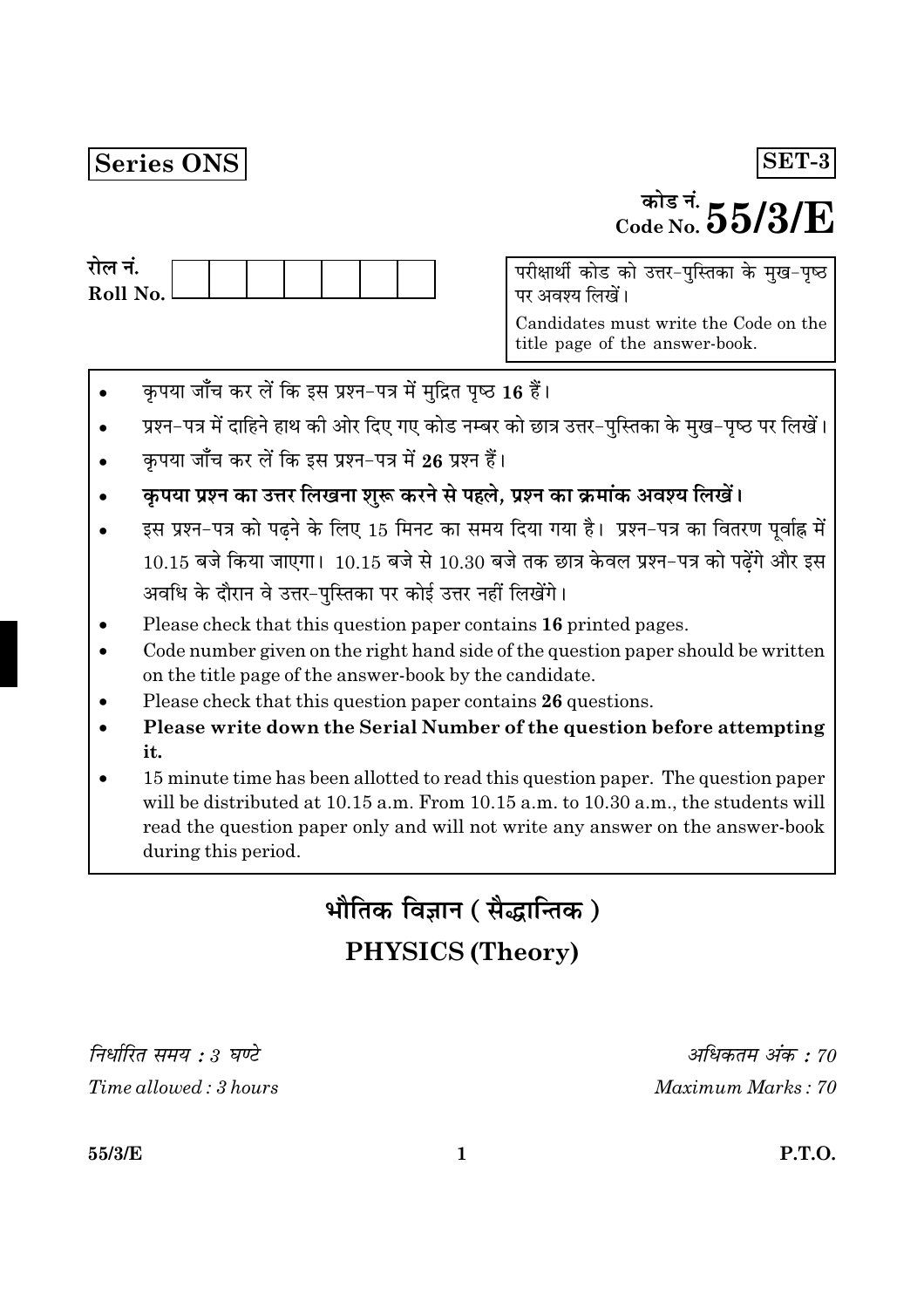#### सामान्य निर्देश :

- सभी प्रश्न अनिवार्य हैं। इस प्रश्न-पत्र में कुल 26 प्रश्न हैं।  $(i)$
- (ii) इस प्रश्न-पत्र के 5 भाग हैं : खण्ड अ, खण्ड ब, खण्ड स, खण्ड द और खण्ड य।
- (iii) खण्ड अ में 5 प्रश्न हैं, प्रत्येक का 1 अंक है। खण्ड ब में 5 प्रश्न हैं, प्रत्येक के 2 अंक हैं। खण्ड स में 12 प्रश्न हैं, प्रत्येक के 3 अंक हैं। खण्ड द में 4 अंक का एक मूल्याधारित प्रश्न है और खण्ड य में 3 प्रश्न हैं, प्रत्येक के 5 अंक हैं।
- (iv) प्रश्न-पत्र में समग्र पर कोई विकल्प नहीं है। तथापि, दो अंकों वाले एक प्रश्न में, तीन अंकों वाले एक प्रश्न में और पाँच अंकों वाले तीनों प्रश्नों में आन्तरिक चयन प्रदान किया गया है। ऐसे प्रश्नों में आपको दिए गए चयन में से केवल एक प्रश्न ही करना है।
- जहाँ आवश्यक हो आप निम्नलिखित भौतिक नियतांकों के मानों का उपयोग कर सकते हैं :  $(v)$  $c = 3 \times 10^8$  m/s  $h = 6.63 \times 10^{-34}$  Js  $e = 1.6 \times 10^{-19}$  C  $\mu_{0} = 4\pi \times 10^{-7}$  T m A<sup>-1</sup>  $\epsilon_0 = 8.854 \times 10^{-12} \text{ C}^2 \text{ N}^{-1} \text{ m}^{-2}$  $\frac{1}{4\pi\epsilon_0} = 9 \times 10^9 \,\mathrm{N} \,\mathrm{m}^2 \,\mathrm{C}^{-2}$ इलेक्ट्रॉन का द्रव्यमान =  $9.1 \times 10^{-31}$  kg न्यूट्रॉन का द्रव्यमान =  $1.675 \times 10^{-27}$  kg प्रोटॉन का द्रव्यमान= 1.673 $\times$ 10<sup>-27</sup> kg आवोगाद्रो संख्या = 6.023 × 10<sup>23</sup> प्रति ग्राम मोल बोल्ट्ज़मान नियतांक =  $1.38 \times 10^{-23}$  JK<sup>-1</sup>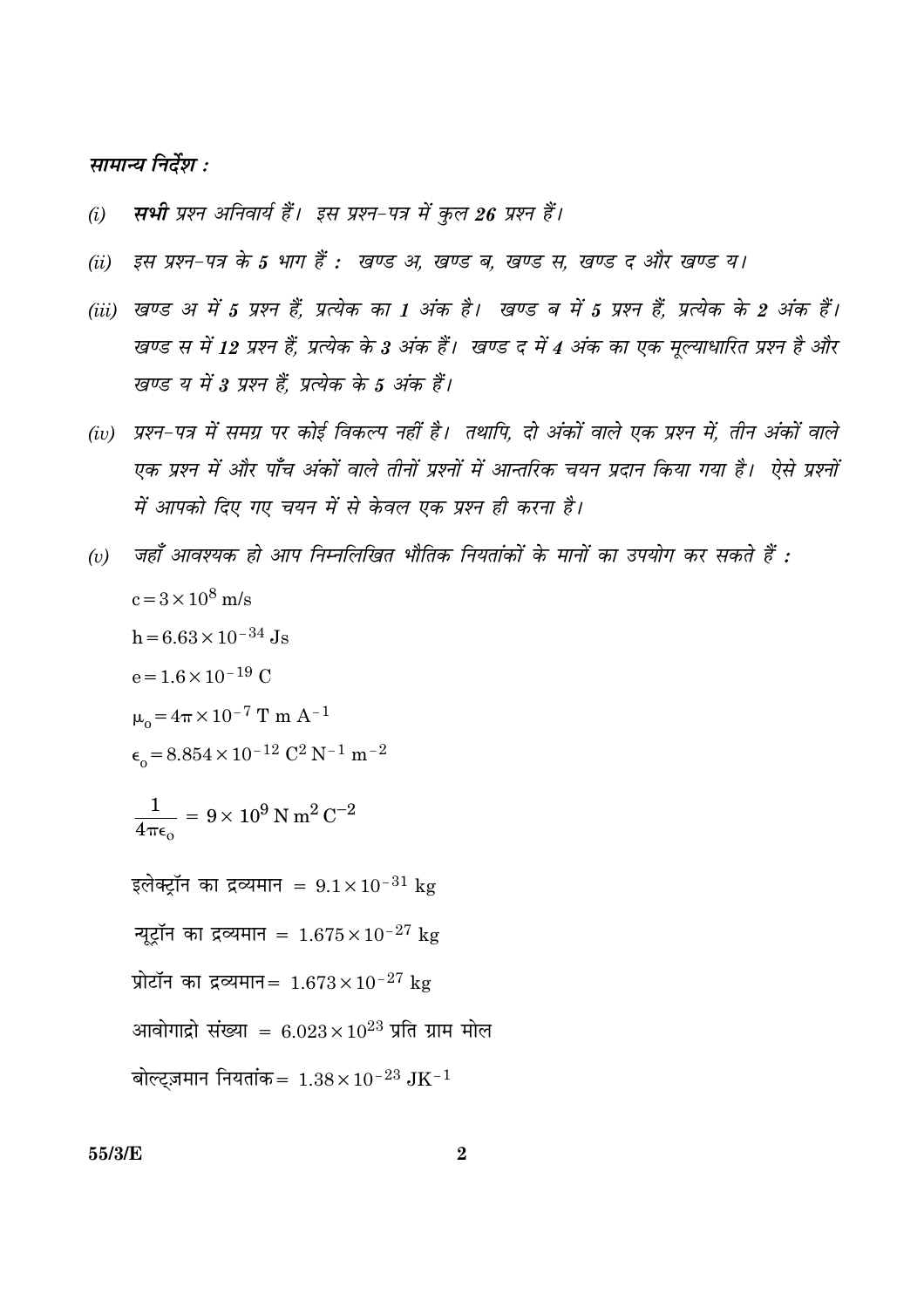#### **General Instructions:**

- All questions are compulsory. There are 26 questions in all.  $(i)$
- $(ii)$ This question paper has five sections : Section A, Section B, Section C, Section D and Section E.
- (iii) Section A contains five questions of one mark each, Section B contains five questions of two marks each, Section C contains twelve questions of three marks each, Section D contains one value based question of four marks and Section E contains **three** questions of five marks each.
- (iv) There is no overall choice. However, an internal choice has been provided in one question of two marks, one question of three marks and all the three questions of five marks weightage. You have to attempt only one of the choices in such questions.
- $(v)$ You may use the following values of physical constants wherever necessary.

$$
c = 3 \times 10^8 \text{ m/s}
$$
  
\n
$$
h = 6.63 \times 10^{-34} \text{ Js}
$$
  
\n
$$
e = 1.6 \times 10^{-19} \text{ C}
$$
  
\n
$$
\mu_0 = 4\pi \times 10^{-7} \text{ T m A}^{-1}
$$
  
\n
$$
\epsilon_0 = 8.854 \times 10^{-12} \text{ C}^2 \text{ N}^{-1} \text{ m}^{-2}
$$
  
\n
$$
\frac{1}{4\pi\epsilon_0} = 9 \times 10^9 \text{ N m}^2 \text{ C}^{-2}
$$
  
\nMass of electron =  $9.1 \times 10^{-31} \text{ kg}$   
\nMass of neutron =  $1.675 \times 10^{-27} \text{ kg}$ 

Mass of proton =  $1.673 \times 10^{-27}$  kg

Avogadro's number =  $6.023 \times 10^{23}$  per gram mole

Boltzmann constant =  $1.38 \times 10^{-23}$  JK<sup>-1</sup>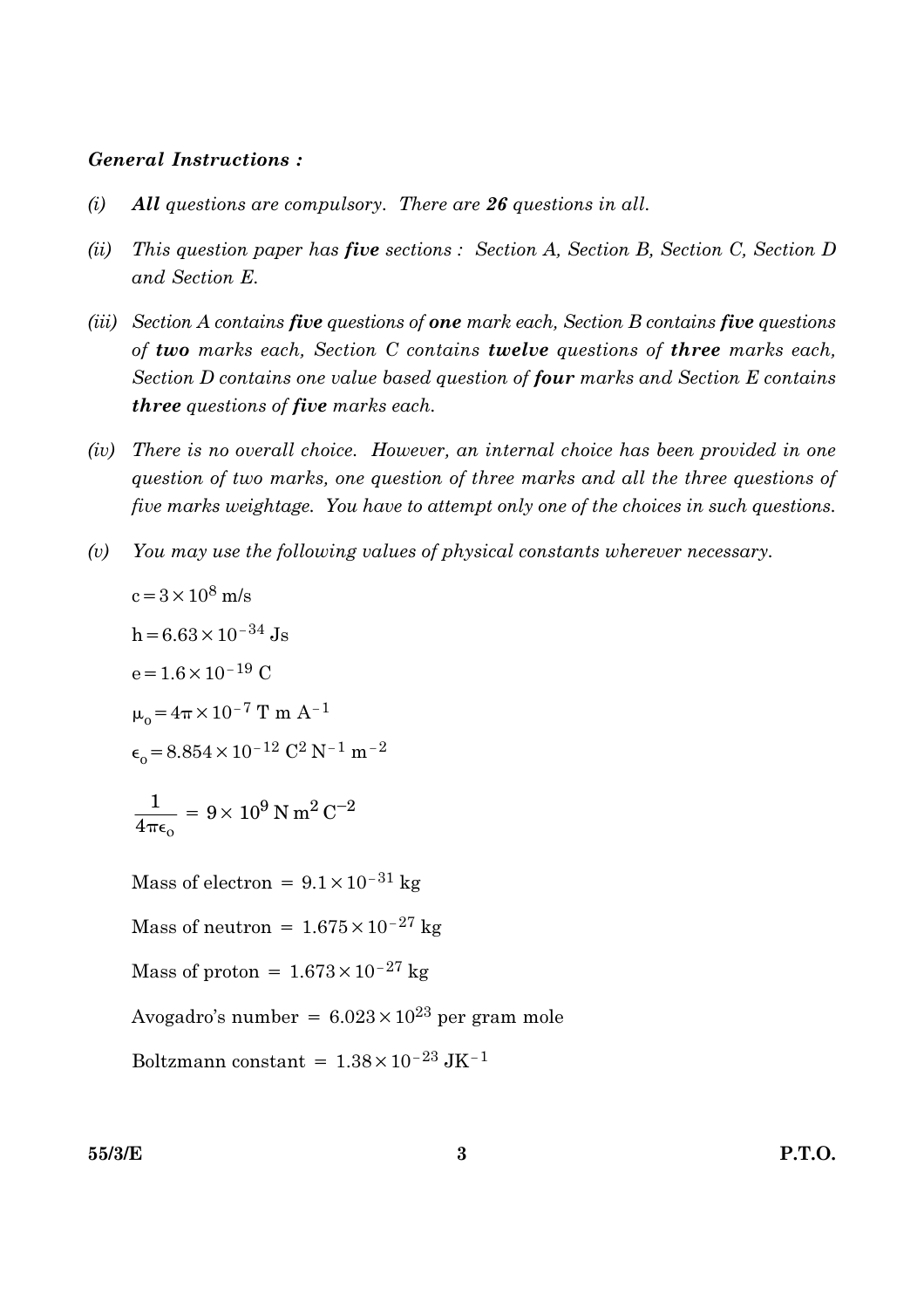#### खण्ड - अ

#### **SECTION - A**

कोई  $\rm{a.c.}$  स्रोत जिसकी वोल्टता  $\rm{V}\!=\!V_{o}sin$   $\rm{\omega}t$  है, को किसी आदर्श प्रेरक से संयोजित किया गया  $1.$  $\mathbf{1}$ है। वोल्टता V और धारा i का wt के साथ विचरण दर्शाने के लिए ग्राफ खींचिए।

An a.c. source of voltage  $V = V_0 \sin \omega t$  is connected to an ideal inductor. Draw graphs of voltage V and current  $i$  versus  $\omega t$ .

दो पोटैन्शियोमीटरों P और Q के तारों के प्रकरण में लम्बाई  $l$  के साथ विभवान्तर के विचरण  $2.$  $\mathbf{1}$ नीचे दिए अनुसार हैं। दो प्राथमिक सेलों की  $\mathrm{emf}$  की तुलना करने के लिए इनमें से आप किसे प्राथमिकता देंगे और क्यों ?



The variation of potential difference  $V$  with length  $l$  in case of two potentiometers wires  $P$  and  $Q$  is as shown. Which one of these will you prefer for comparing emfs of two primary cells and why?

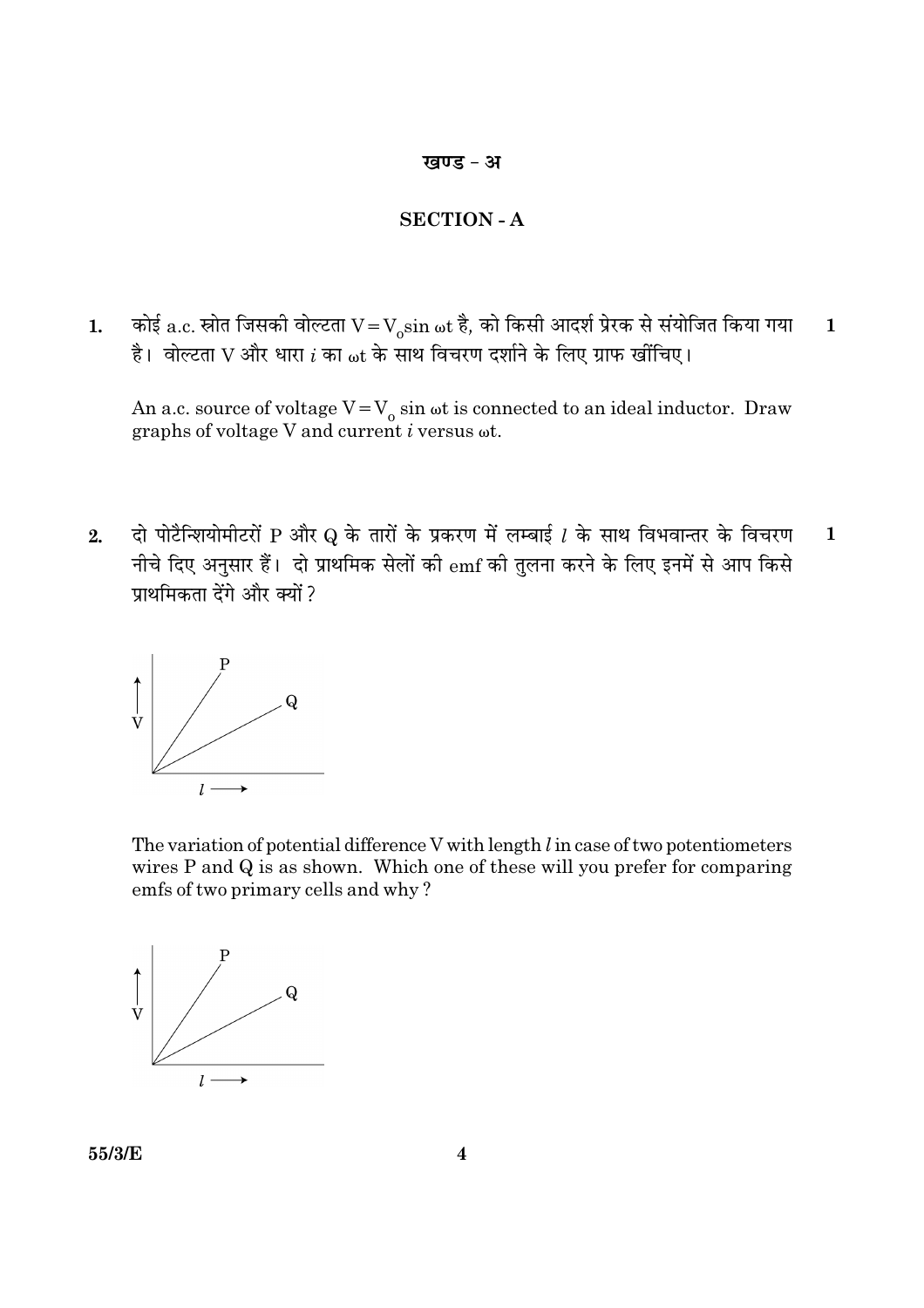- किसी चालक की चालकता को परिभाषित कीजिए। यह किन कारकों पर निर्भर करती है?  $\mathbf{1}$ 3. Define the term conductivity of a conductor. On what factors does it depend?
- दो सिग्नलों A और B को किसी NOR गेट के निवेशों के रूप में उपयोग किया गया है। निर्गत  $\mathbf{1}$  $\overline{4}$ . तरंगरूप खींचिए।



Two signals A and B are used as inputs of a NOR gate. Draw the output wave form.



व्याख्या कीजिए कि स्थायी अवस्था में किसी आदर्श संधारित्र को a.c. स्रोत से संयोजित करने  $\mathbf{1}$  $5<sub>1</sub>$ पर धारा प्रवाहित होती है, परन्तु d.c. स्रोत से संयोजित करने कोई धारा प्रवाहित नहीं होती।

Explain why current flows through an ideal capacitor when it is connected to an a.c. source but not when it is connected to a d.c. source in a steady state.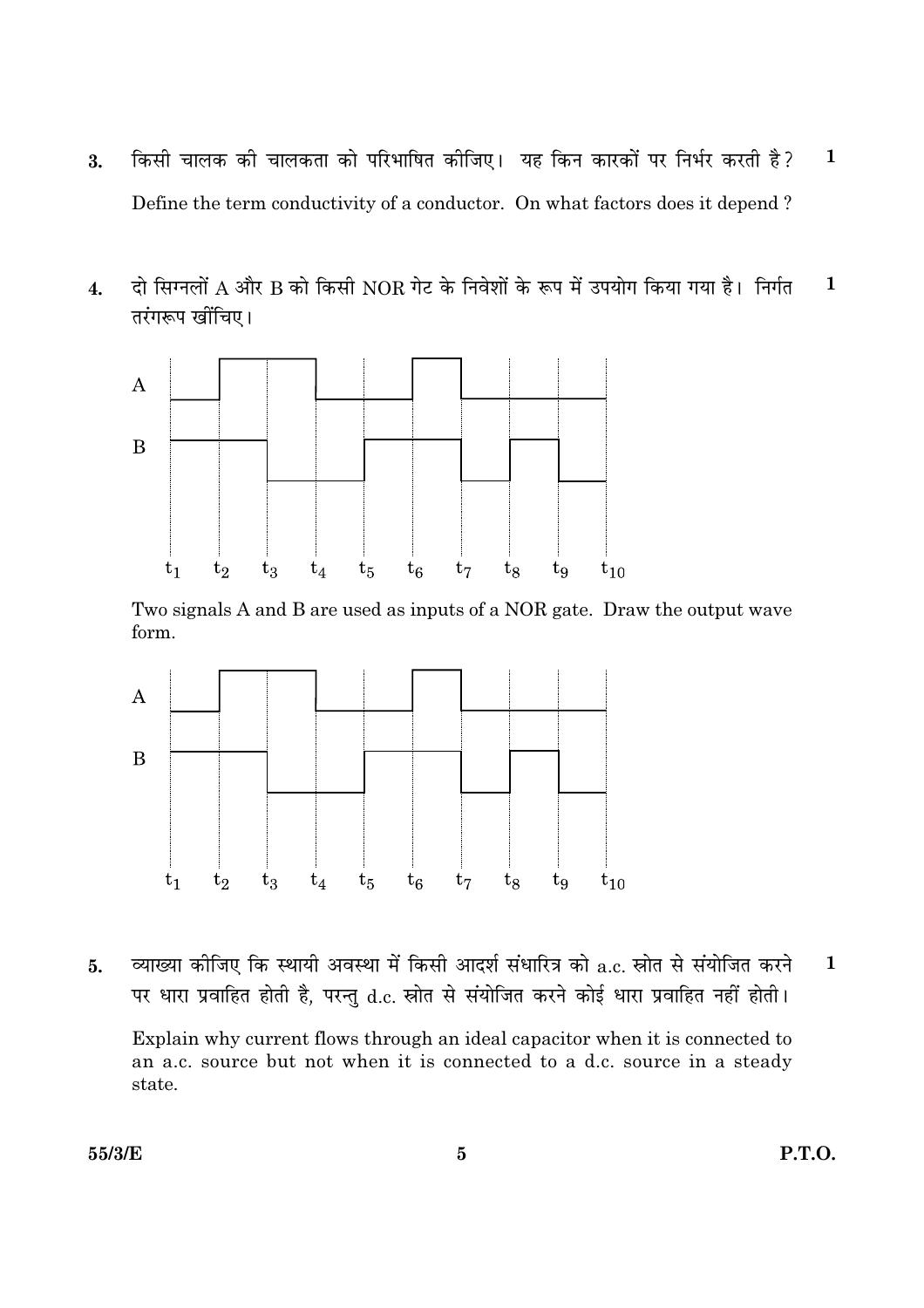#### खण्ड - ब

#### **SECTION - B**

- गणितीय विधि द्वारा दर्शाइए कि हाइड़ोजन परमाण में कक्षीय कोणीय संवेग के क्वान्टीकरण के  $\overline{2}$  $6.$ बोर के अभिगहीत की व्याख्या दे ब्राग्ली परिकल्पना द्वारा किस प्रकार की गयी है? Show mathematically how Bohr's postulate of quantization of orbital angular momentum in hydrogen atom is explained by de-Broglie's hypothesis.
- किसी एकसमान विद्युत क्षेत्र E में किसी द्वि-ध्रुव को कोण  $\theta_0$  से  $\theta_1$  तक घूर्णन कराने में किए  $\overline{2}$  $7.$ गए कार्य के लिए व्यंजक व्युत्पन्न कीजिए। Derive an expression for the work done in rotating a dipole from the angle  $\theta_0$ to  $\theta_1$  in a uniform electric field E.
- अवरक्त तरंगें किस प्रकार उत्पन्न होती हैं? इनका एक महत्वपूर्ण उपयोग लिखिए।  $\overline{2}$ 8.  $(i)$ 
	- समतापमण्डल के शीर्ष पर ओजोन की पतली परत मानव की उत्तरजीविता के लिए  $(ii)$ निर्णायक है। क्यों ?
	- How are infrared waves produced? Write their one important use.  $(i)$
	- The thin Ozone layer on top of the stratosphere is crucial for human  $(ii)$ survival. Why?
- मोबाइल टेलीफोनी की संकल्पना का उल्लेख कीजिए तथा इसकी कार्यविधि का वर्णन कीजिए।  $\boldsymbol{2}$ 9. State the concept of mobile telephony and explain its working.
- 10. कोई हाइड़ोजन परमाणु जो अपनी निम्नतम अवस्था में है, किसी फोटॉन का अवशोषण करके  $\overline{2}$ 12.5 eV ऊर्जा की उत्तेजित अवस्था में आ जाता है। उत्सर्जित विकिरण की दीर्घतम तरंगदैर्घ्य परिकलित कीजिए और उस श्रेणी को पहचानिए जिससे वह संबंधित है। (रिडबर्ग नियतांक  $R = 1.1 \times 10^{7}$  m<sup>-1</sup> लीजिए)

#### अथवा

बोर के परमाण मॉडल का उपयोग करके प्रथम उत्तेजित अवस्था में इलेक्ट्रॉन की चाल परिकलित कोजिए।

A hydrogen atom initially in its ground state absorbs a photon and is in the excited state with energy 12.5 eV. Calculate the longest wavelength of the radiation emitted and identify the series to which it belongs. [Take Rydberg] constant  $R = 1.1 \times 10^7$  m<sup>-1</sup>]

#### OR.

Use Bohr model of hydrogen atom to calculate the speed of the electron in the first excited state.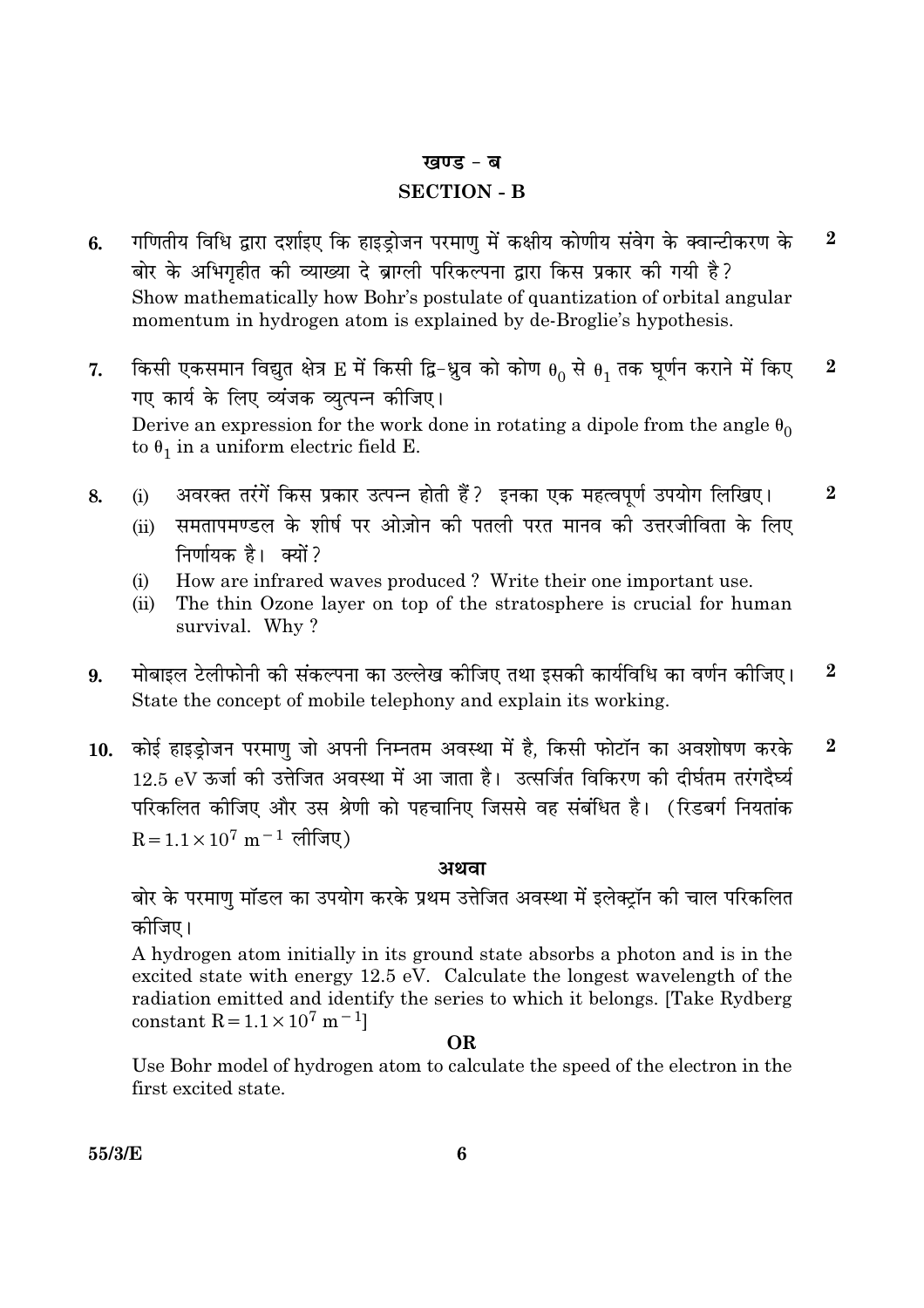#### खण्ड - स

#### **SECTION - C**

- यंग के द्विझिरी प्रयोग में दो झिरियों के बीच की दूरी 1 mm तथा पर्दे को झरियों से 11.  $(a)$ 1 m की दूरी पर रखा गया है। 500 nm तरंगदैर्घ्य के प्रकाश के लिए फ्रिंज-चौड़ाई परिकलित कीजिए।
	- प्रत्येक झिरी की चौड़ाई कितनी होनी चाहिए, कि एकलझिरी पैटर्न के केन्द्रीय उच्चिष्ठ  $(b)$ के भीतर द्विझिरी पैटर्न के 10 उच्चिष्ठ प्राप्त हों?
	- In Young's double slit experiment, two slits are 1 mm apart and the screen  $(a)$ is placed 1 m away from the slits. Calculate the fringe width when light of wavelength 500 nm is used.
	- (b) What should be the width of each slit in order to obtain 10 maxima of the double slits pattern within the central maximum of the single slit pattern?
- 12. त्रिज्या R के किसी धातु के पतले गोलीय खोल के पृष्ठ पर आवेश Q विद्यमान है। आरेख में  $\boldsymbol{3}$ दर्शाए अनुसार इस खोल के केन्द्र C पर आवेश Q/2 तथा इस खोल से बाहर दूरी  $x$  पर स्थित बिन्दु $A$  पर +2Q आवेश स्थित है।
	- खोल से गुजरने वाला फ्लक्स ज्ञात कीजिए।  $(i)$
	- (ii) उपयोग की जाने वाला नियम लिखिए।
	- (iii) खोल के केन्द्र C तथा बिन्दु A पर स्थित आवेशों पर बल ज्ञात कीजिए।



A thin metallic spherical shell of radius R carries a charge Q on its surface. A point charge  $Q/2$  is placed at the centre C and another charge  $+2Q$  is placed outside the shell at A at a distance  $x$  from the centre as shown in the figure.

- Find the electric flux through the shell.  $(i)$
- State the law used.  $(ii)$
- (iii) Find the force on the charges at the centre C of the shell and at the point A.



55/3/E

 $\bf{3}$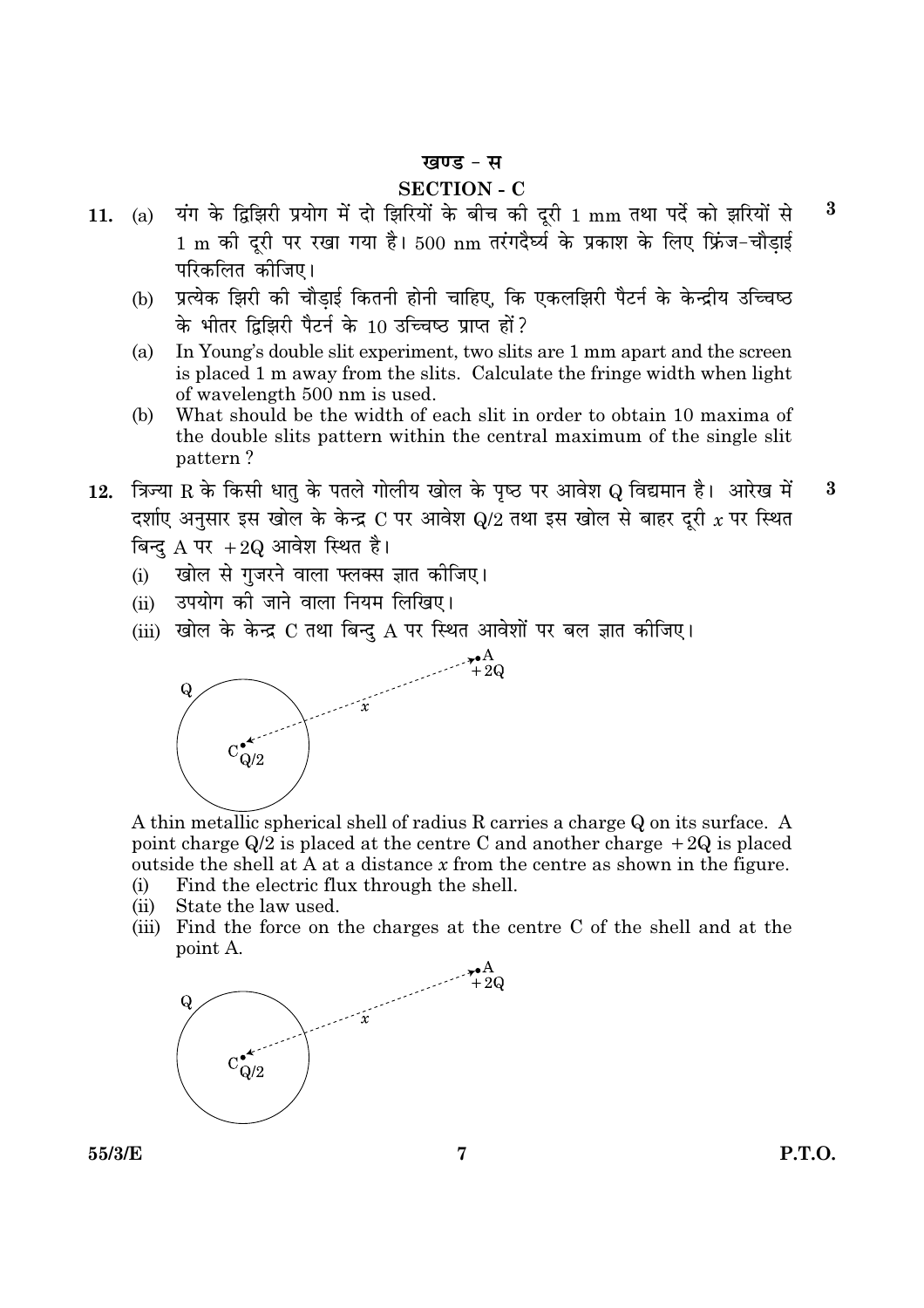- 13. परिपथ आरेख की सहायता से CE विन्यास में npn ट्रांजिस्टर की अन्तरण क्रिया की संक्षेप में व्याख्या कीजिए। निर्गत और निवेश अभिलाक्षणिकों की प्ररूपी आकतियां खींचिए। Explain briefly, with the help of a circuit diagram, the transistor action of npn transistor in CE configuration. Draw the typical shapes of input and output characteristics.
- परावर्ती दरदर्शक का व्यवस्था आरेख खींचिए। 14.  $(a)$ 
	- अपवर्ती दूरदर्शक की तुलना में परावर्ती दूरदर्शक के लाभ लिखिए।  $(b)$

#### अथवा

- संयुक्त सूक्ष्मदर्शी का व्यवस्था आरेख उस प्रकरण के लिए खींचिए जिसमें अंतिम प्रतिबिम्ब  $(i)$ सुस्पष्ट दर्शन की न्यूनतम दूरी पर बनता है।
- संयुक्त सूक्ष्मदर्शी की विभेदन क्षमता के लिए व्यंजक लिखिए। किसी सूक्ष्मदर्शी की  $(ii)$ विभेदन क्षमता में वृद्धि किस प्रकार की जा सकती है?
- Draw a schematic diagram of a reflecting telescope. (a)
- State the advantages of reflecting telescope over refracting telescope. (b)

#### **OR**

- Draw a schematic ray diagram of a compound microscope when image is  $(i)$ formed at distance of distinct vision.
- Write the expression for resolving power of a compound microscope. How  $(ii)$ can the resolving power of a microscope be increased?
- 15. α क्षय के लिए  $^{238}$ U<sub>09</sub> की अर्धायु  $4.5 \times 10^9$  वर्ष है।  $^{238}$ U<sub>09</sub> के 1 g नमूने की सक्रियता  $\bf{3}$ परिकलित कीजिए। (दिया है आवोगाद्रो संख्या =  $6 \times 10^{26}$  परमाणु / किलोमोल) Half life of  $^{238}U_{92}$  against  $\alpha$  - decay is  $4.5 \times 10^9$  years. Calculate the activity of 1g sample of  $^{238}U_{92}$ ? Given Avagadro's number =  $6 \times 10^{26}$  atoms/ kmol.
- 16. GPS (ग्लोबल पोजिशनिंग सिस्टम) क्या होता है? इसकी कार्यविधि का सिद्धांत लिखिए।  $\bf{3}$ What is Global Positioning System? Explain its working principle in brief.
- पर्ण आन्तरिक परावर्तन क्या होता है? यह किन आवश्यक शर्तों में घटित होता है?  $\bf{3}$  $17.$  $(i)$ 
	- <u>क्रांतिक कोण और अपवर्तनांक के बीच संबंध ज्ञात कीजिए।</u>  $(ii)$
	- (iii) एक परिघटना लिखिए जिसमें पूर्ण आन्तरिक परावर्तन का उपयोग होता है।
	- What is total internal reflection? Under what conditions does it occur?  $(i)$
	- $(ii)$ Find a relation between critical angle and refractive index.
	- (iii) Name one phenomenon which is based on total internal reflection.

#### 55/3/E

 $\bf{3}$ 

 $\bf{3}$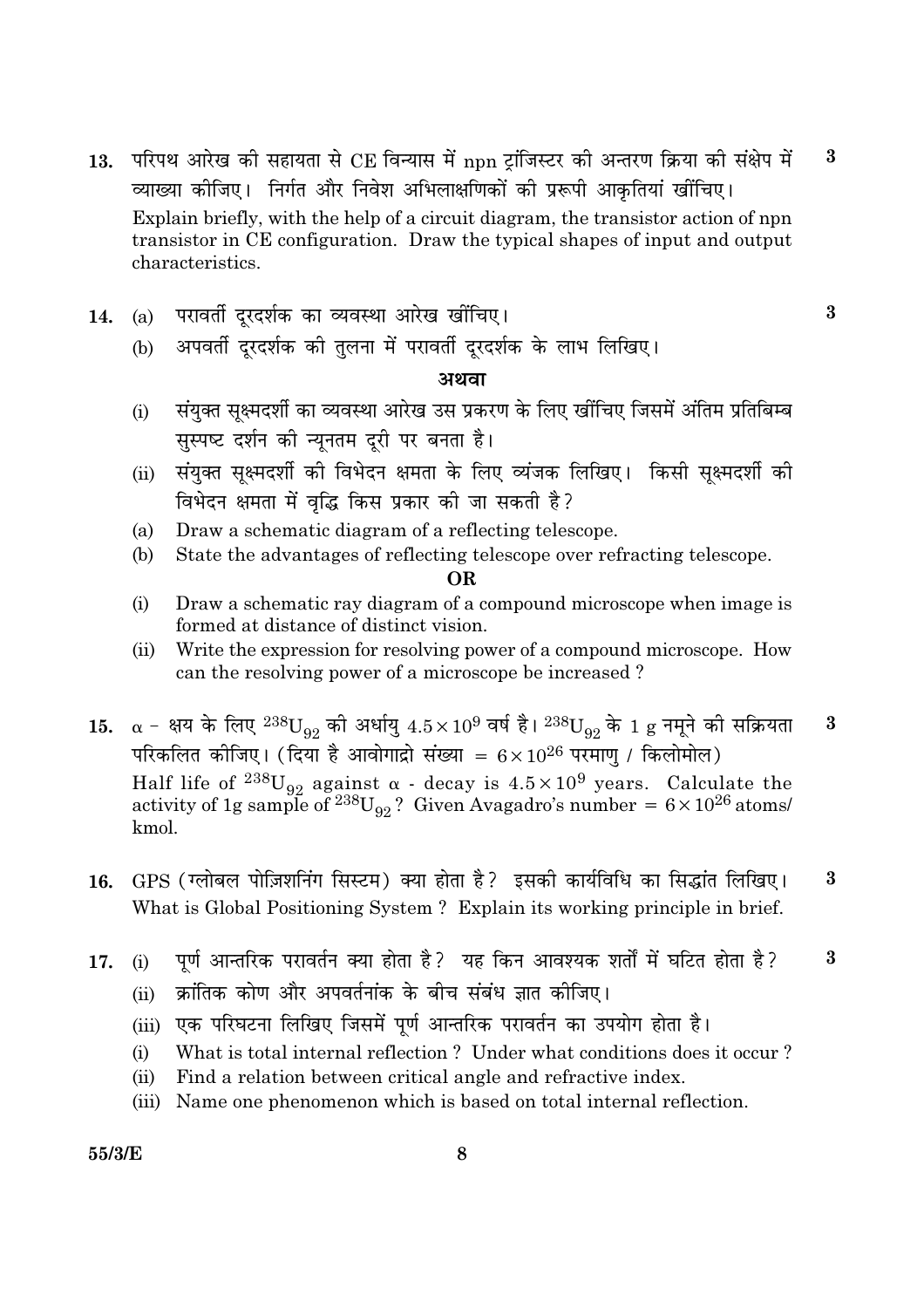18. नीचे दिए गए परिपथ में बिन्दु A और B के बीच तुल्य-धारिता परिकलित कीजिए। यदि  $\bf{3}$ A और B के बीच 10 V की बैटरी संयोजित कर दी जाए, तो परिपथ द्वारा बैटरी से लिया गया आवेश परिकलित कीजिए।



Calculate the equivalent capacitance between points A and B in the circuit below. If a battery of 10 V is connected across A and B, calculate the charge drawn from the battery by the circuit.



19. किसी ट्रान्सफॉर्मर, जिसमें क्रोड की दो पृथक भुजाओं पर दो कुण्डलियाँ हैं, की प्राथमिक और  $\bf{3}$ द्वितीयक कण्डलियों पर लपेटन के लिए आरेखीय व्यवस्था खींचिए। इसका आधारित सिद्धान्त लिखिए और प्राथमिक और द्वितीयक कण्डलियों की लपेटनों में फेरों की संख्या के पदों में प्राथमिक और द्वितीयक वोल्टताओं के बीच संबंध ज्ञात कीजिए। किसी आदर्श टान्सफॉर्मर के प्रकरण में प्राथमिक और द्वितीयक कुण्डलियों की धाराएँ वोल्टताओं से किस प्रकार संबंधित होती हैं ?

Draw a schematic arrangement for winding of primary and secondary coils in a transformer with the two coils on separate limbs of the core. State its underlying principle and find the relation between the primary and secondary voltages in terms of the number of turns of the primary and secondary windings. How are the currents in the primary and secondary coils related to the voltages in the case of an ideal transformer?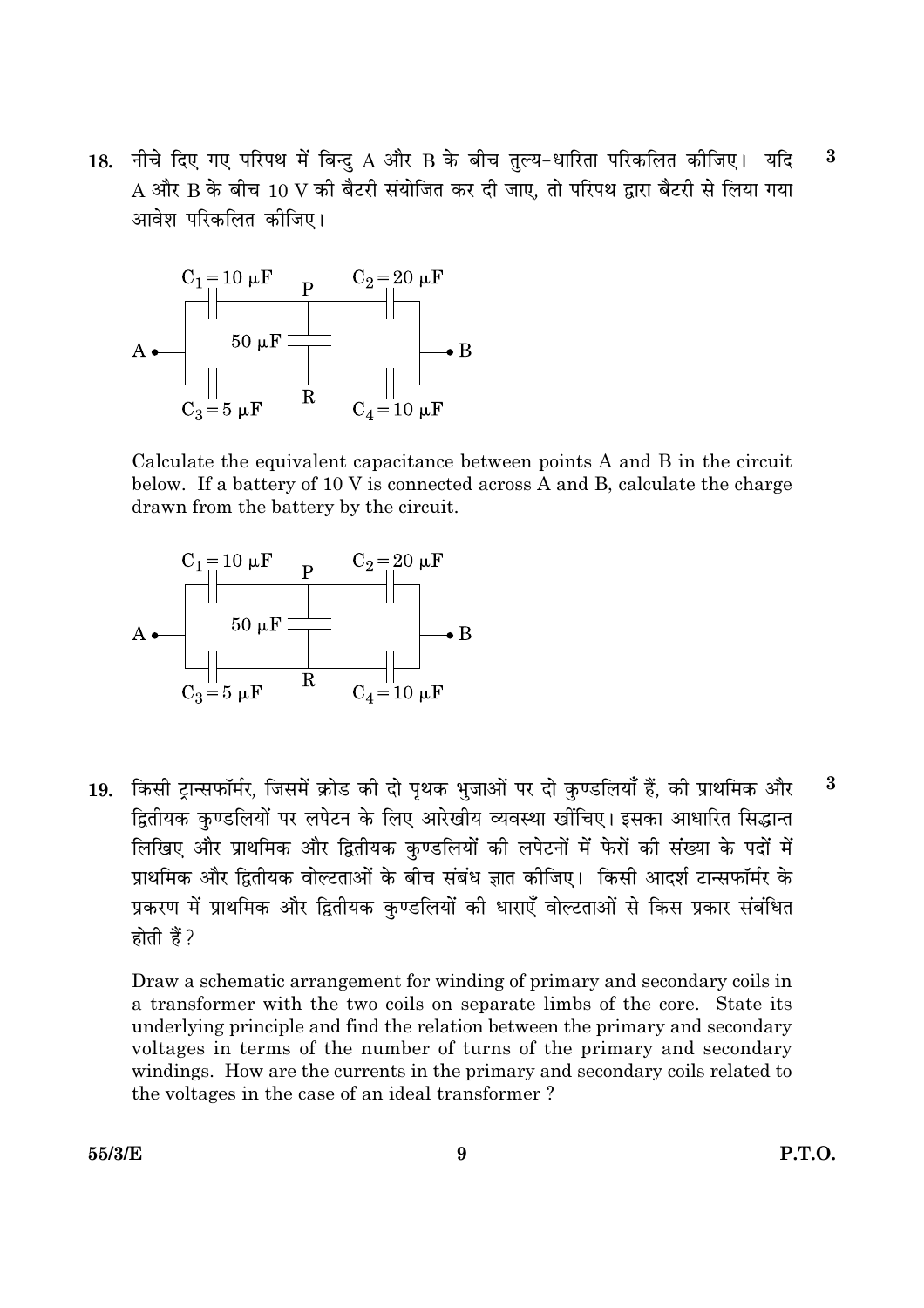20. दिए गए ग्राफ में, दो भिन्न तीव्रताओं के आपतित विकिरणों तथा दो भिन्न पदार्थों के लिए,  $\bf{3}$ अनप्रयक्त वोल्टता (V) और प्रकाश विद्यत धारा (I) के विचरण को दर्शाया गया है। आइंस्टीन की प्रकाश विद्युत समीकरण का उपयोग करके वक्रों के ऐसे युगलों को पहचानिए और उनकी व्याख्या कीजिए, जो (i) विभिन्न पदार्थों, परन्तु आपतित विकिरणों की समान तीव्रता, (ii) विभिन्न तीव्रता, परन्तु समान पदार्थ के तदनरूपी हैं।



The given graph shows the variation of photo-electric current (I) with the applied voltage(V) for two different materials and for two different intensities of the incident radiations. Identify and explain using Einstein's photo electric equation the pair of curves that correspond to (i) different materials but same intensity of incident radiation, (ii) different intensities but same materials.



21. किसी गैल्वैनोमीटर को अमीटर तथा वोल्टमीटर में किस प्रकार परिवर्तित किया जाता है?  $\bf{3}$ प्रासंगिक आरेख खींचिए तथा प्रत्येक प्रकरण में व्यवस्था का प्रतिरोध ज्ञात कोजिए। गैल्वैनोमीटर का प्रतिरोध G लीजिए।

How is a galvanometer converted into a voltmeter and an ammeter? Draw the relevant diagrams and find the resistance of the arrangement in each case. Take resistance of galvanometer as G.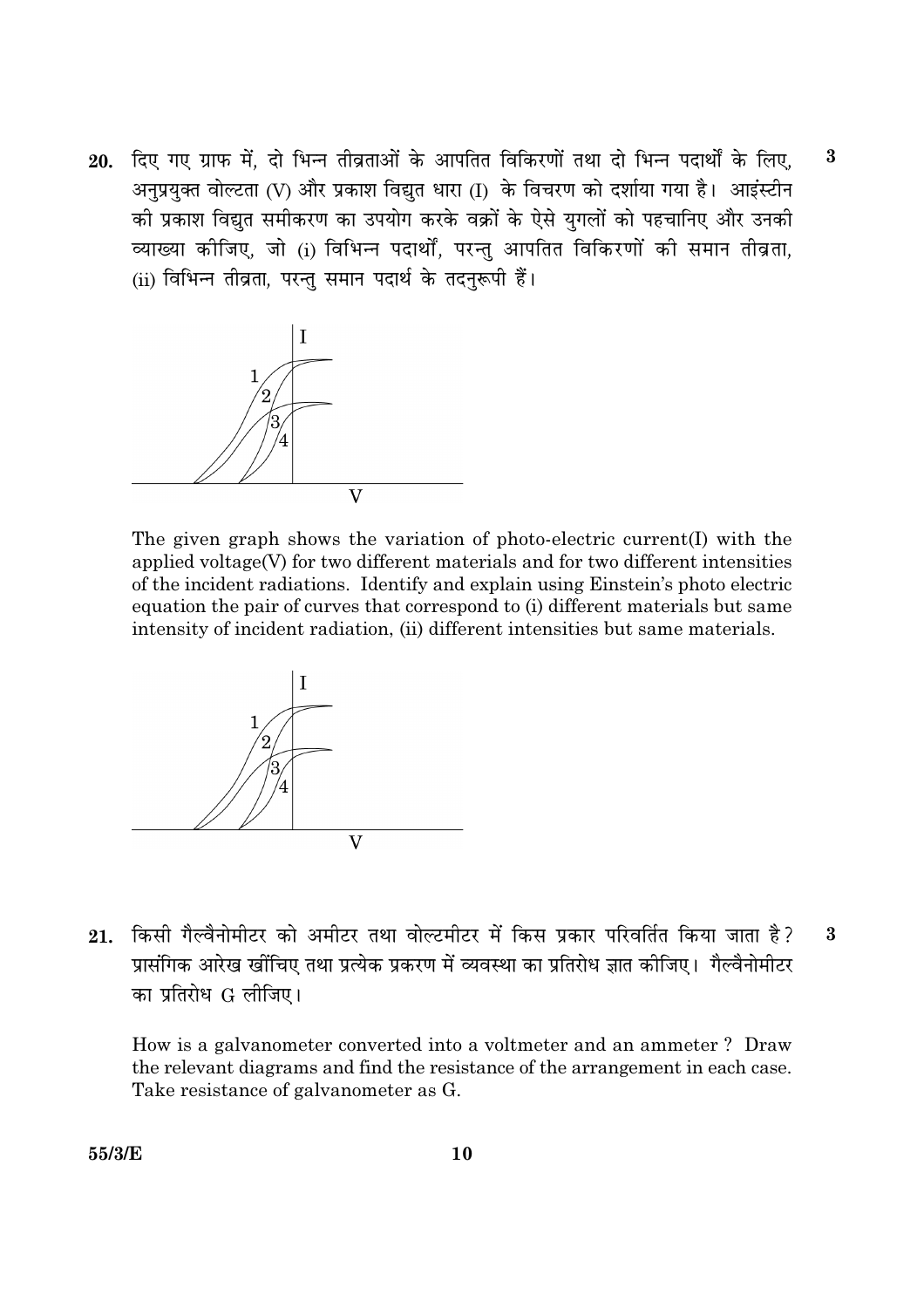- आरेख खींचकर फोटोडायोड की क्रियाविधि का वर्णन कीजिए। 22.  $(i)$ 
	- विभिन्न प्रदीप्ति तीव्रताओं के लिए किसी फोटोडायोड के अभिलाक्षणिक खींचिए।  $(ii)$
	- (iii) यद्यपि पश्च बायसन धारा अग्र बायसन धारा की तुलना में अति दुर्बल होती है, तथापि फोटोडायोड का प्रचालन पश्च बायसन में क्यों किया जाता है?
	- Describe the working of photodiode by drawing the circuit diagram.  $(i)$
	- $(ii)$ Draw the characteristics of a photodiode for different illumination intensities
	- (iii) Why is photodiode operated in reverse bias even though the reverse bias current is much weaker than the current in forward hias?

#### खण्ड - ट

#### **SECTION - D**

23. शिव के खेतों के ऊपर उच्च वोल्टता टॉवर था। वह अधिकारियों से इसे हटाने के लिए  $\overline{\mathbf{4}}$ शिकायत करता रहता था, क्योंकि इसने उसके खेत की काफी भूमि घेर रखी थी, उसके चाचा जी, जो शिक्षक हैं, उन्होंने उसे यह समझाया कि शक्ति के दक्ष संचरण के लिए इस प्रकार के टॉवर लगाना क्यों आवश्यक है? जब शिव का संदेह दर हो गया और उसे इन टॉवरों की उपयोगिता स्पष्ट हो गयी. तो उसने शिकायत करना बन्द कर दिया।

उपरोक्त गद्यांश के आधार पर नीचे दिए गए प्रश्नों के उत्तर दीजिए :

- शक्ति का संचरण उच्च वोल्टता पर करना क्यों आवश्यक है?  $(a)$
- ''निम्न शक्ति गुणांक उच्च शक्ति-क्षय को उपलक्षित करता है।'' व्याख्या कीजिए।  $(b)$
- शिव और उसके चाचा जी द्वारा प्रदर्शित दो मूल्य लिखिए।  $\left( \mathrm{c} \right)$

Shiv had a high tension tower erected on his farm land. He kept complaining to the authorities to remove it since it occupied a large portion of his land. His uncle, who was a teacher, explained to him the need for erecting these towers for efficient transmission of power. As Shiv got convinced and realized its significance, he stopped complaining.

Based on the above paragraph, answer the following questions:

- Why is it necessary to transport power at high voltages?  $(a)$
- (b) 'A low power factor implies large power loss'. Explain.
- Write the two values displayed by Shiv and his Uncle.  $(c)$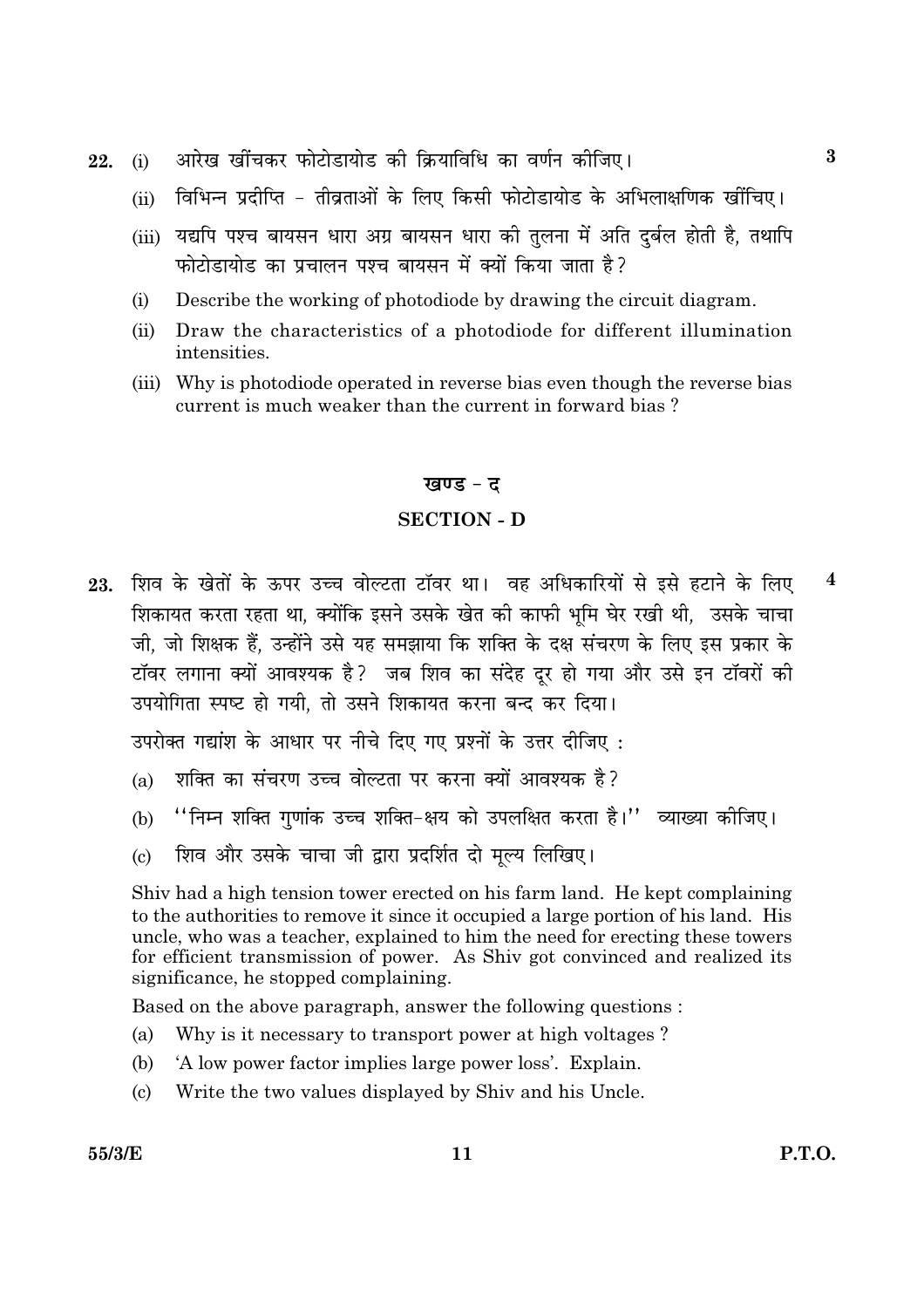#### खण्ड - य

#### **SECTION - E**

- मीटर ब्रिज की क्रिया विधि का सिद्धान्त लिखिए। मीटर ब्रिज द्वारा किसी अज्ञात  $24.$  (i)  $\overline{5}$ प्रतिरोध को ज्ञात करने के लिए परिपथ आरेख खींचिए। उपयोग किया जाने वाला प्रासंगिक सूत्र व्युत्पन्न कीजिए।
	- $R$  और  $S$  अन्तरालों वाले किसी मीटर ब्रिज में शून्य विक्षेप स्थिति  $A$  से  $40\ \mathrm{cm}$  दुरी पर  $(ii)$ प्राप्त होती है। यदि प्रतिरोध S के पार्श्व में कोई 30  $\Omega$  का प्रतिरोध संयोजित कर दिया जाए, तो शून्य विक्षेप स्थिति A से 50 cm दूरी पर प्राप्त होती है। R और S के मान ज्ञात कोजिए।





- एकसमान विद्युत क्षेत्र $\stackrel{\rightarrow}{\text{E}}$  में स्थित द्विध्नुव आघूर्ण  $\stackrel{\rightarrow}{\text{p}}$  वाले किसी द्विध्नुव पर कार्यरत  $(a)$ बल आघूर्ण के लिए व्यंजक व्युत्पन्न कीजिए। सदिश रूप में लिखते हुए, बल आघर्ण की दिशा का चित्रण कीजिए। इसे सदिश रूप में अभिव्यक्त कीजिए।
- यह दर्शाइए कि क्षेत्र की दिशा से कोण 0 बनाते हुए किसी द्विध्रुव की स्थितिज ऊर्जा  $(b)$

संबंध  $u(\theta) = -\vec{p} \cdot \vec{E}$  द्वारा व्यक्त की जाती है। इस प्रकार, इसे इसकी अस्थायी संतुलन की स्थिति से स्थायी संतुलन की स्थिति में घूर्णन कराने में किया गया कार्य ज्ञात कीजिए।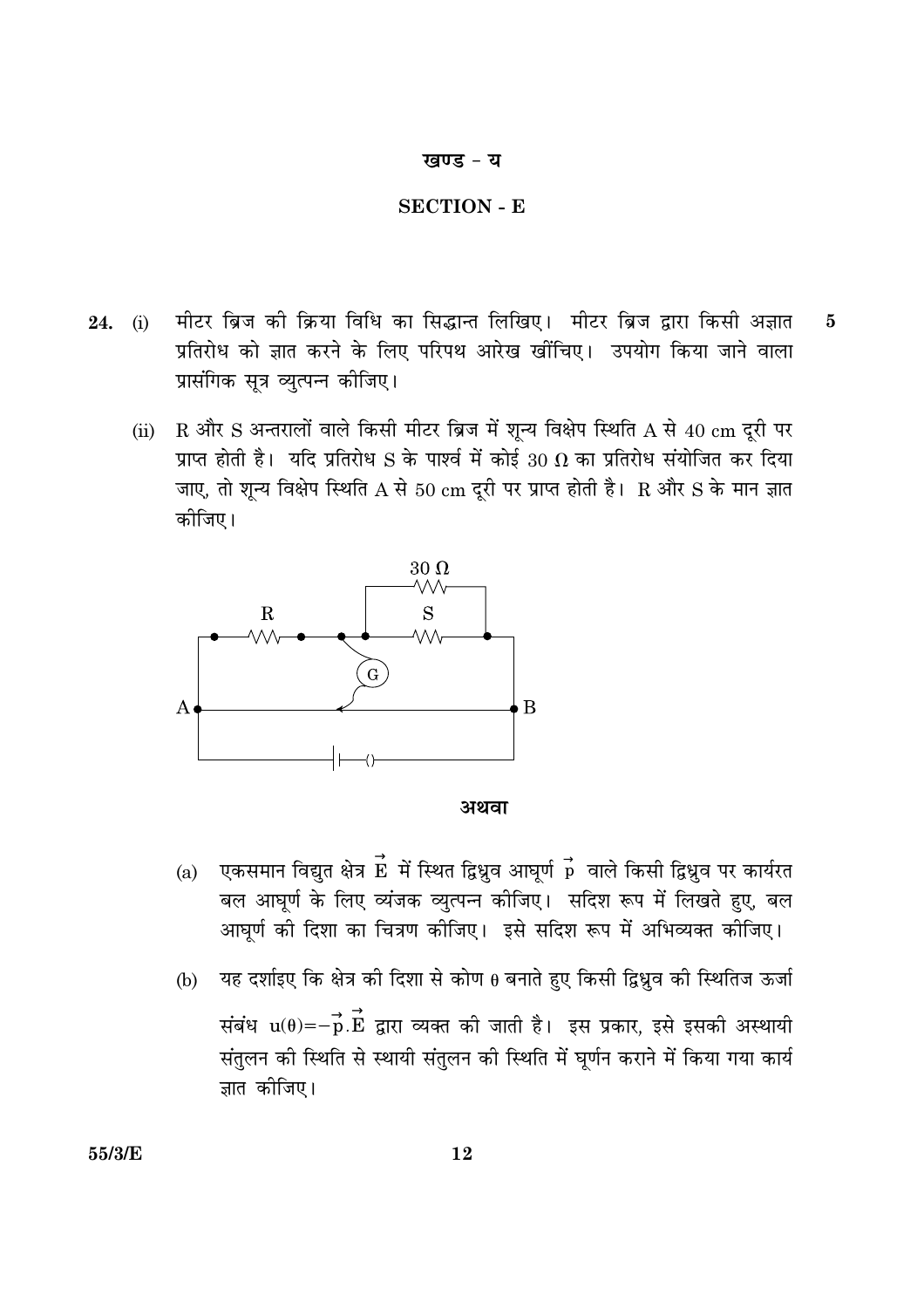- $(i)$ State the principle of working of a meter bridge. Draw the circuit diagram for finding an unknown resistance using a meter bridge. Derive the relevant formula used.
- In a meter bridge with R and S in the gaps, the null point is found at  $(ii)$ 40 cm from A. If a resistance of 30  $\Omega$  is connected in parallel with S, the null point occurs at 50 cm from A. Determine the values of R and S.



**OR** 

- Deduce the expression for the torque acting on a dipole of dipole  $(a)$ moment  $\vec{p}$  placed in a uniform electric<br>field  $\vec{E}$ . Depict the direction of the torque. Express it in the vector form.
- $(b)$ Show that the potential energy of a dipole making angle  $\theta$  with the direction of the field is given by  $u(\theta) = -\vec{p} \cdot \vec{E}$ . Hence find out the

amount of work done in rotating it from the position of unstable equilibrium to the stable equilibrium.

- साइक्लोट्रॉन का नामांकित आरेख खींचिए। 25.  $(i)$ 
	- यह दर्शाइए कि साइक्लोट़ॉन में आयनों का आवर्तकाल आयन की चाल और वृत्तीय पथ  $(ii)$ की त्रिज्या पर निर्भर नहीं करता। इस गुण का क्या महत्व है?
	- (iii) कोई इलेक्ट्रॉन 100 V विभवान्तर तक त्वरित होने के पश्चात 0.004 T के एकसमान चुम्बकीय क्षेत्र में, जो इसकी गति की दिशा के लम्बवत है, प्रवेश करता है। इलेक्ट्रॉन<br>के वृत्तीय पथ की त्रिज्या परिकलित कीजिए।

 $\bf{5}$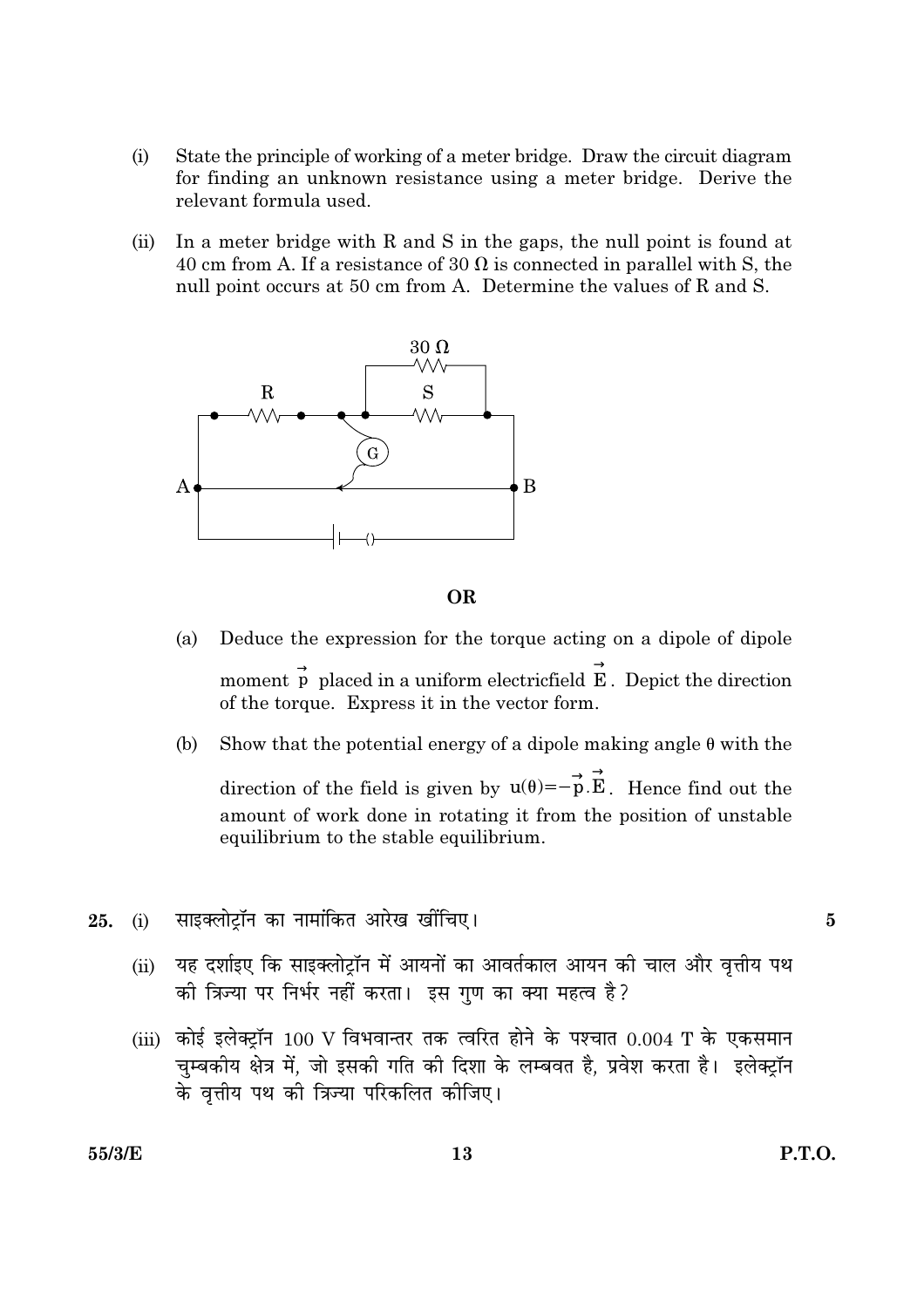#### अथवा

- दो सीधे, लम्बे, समान्तर चालकों, जिनसे  ${\rm I}_1$  और  ${\rm I}_2$  की स्थायी धाराएँ समान दिशा में<br>प्रवाहित हो रही हैं, के कारण चुम्बकीय क्षेत्र रेखाएं खींचिए।  $(i)$
- एक चालक के द्वारा दूसरे चालक पर उत्पन्न चुम्बकीय क्षेत्र के लिए व्यंजक लिखिए।<br>प्रति एकांक लम्बाई पर बल के लिए व्यंजक व्युत्पन्न कीजिए।  $(ii)$
- (iii) इस बल की दिशा निर्धारित कीजिए।
- (iv) नीचे दर्शाए आरेख में, तार PQ स्थिर है, जबकि वर्गाकार पाश ABCD, इनसे प्रवाहित धाराओं के कारण, गति करने के लिए स्वतंत्र है। कारण सहित यह उल्लेख कीजिए कि पाश किस दिशा में गति अथवा घूर्णन करना आरम्भ करता है।



- Draw a neat labeled diagram of a cyclotron.  $(i)$
- $(ii)$ Show that time period of ions in cyclotron is independent of both the speed of ion and radius of circular path. What is the significance of this property?
- (iii) An electron after being accelerated through a potential difference of 100 V enters a uniform magnetic field of 0.004 T perpendicular to its direction of motion. Calculate the radius of the path described by the electron.

#### OR.

- Depict magnetic field lines due to two straight, long, parallel conductors  $(i)$ carrying steady currents  $I_1$  and  $I_2$  in the same direction.
- Write the expression for the magnetic field produced by one of the  $(ii)$ conductor over the other. Deduce an expression for the force per unit length.
- (iii) Determine the direction of this force.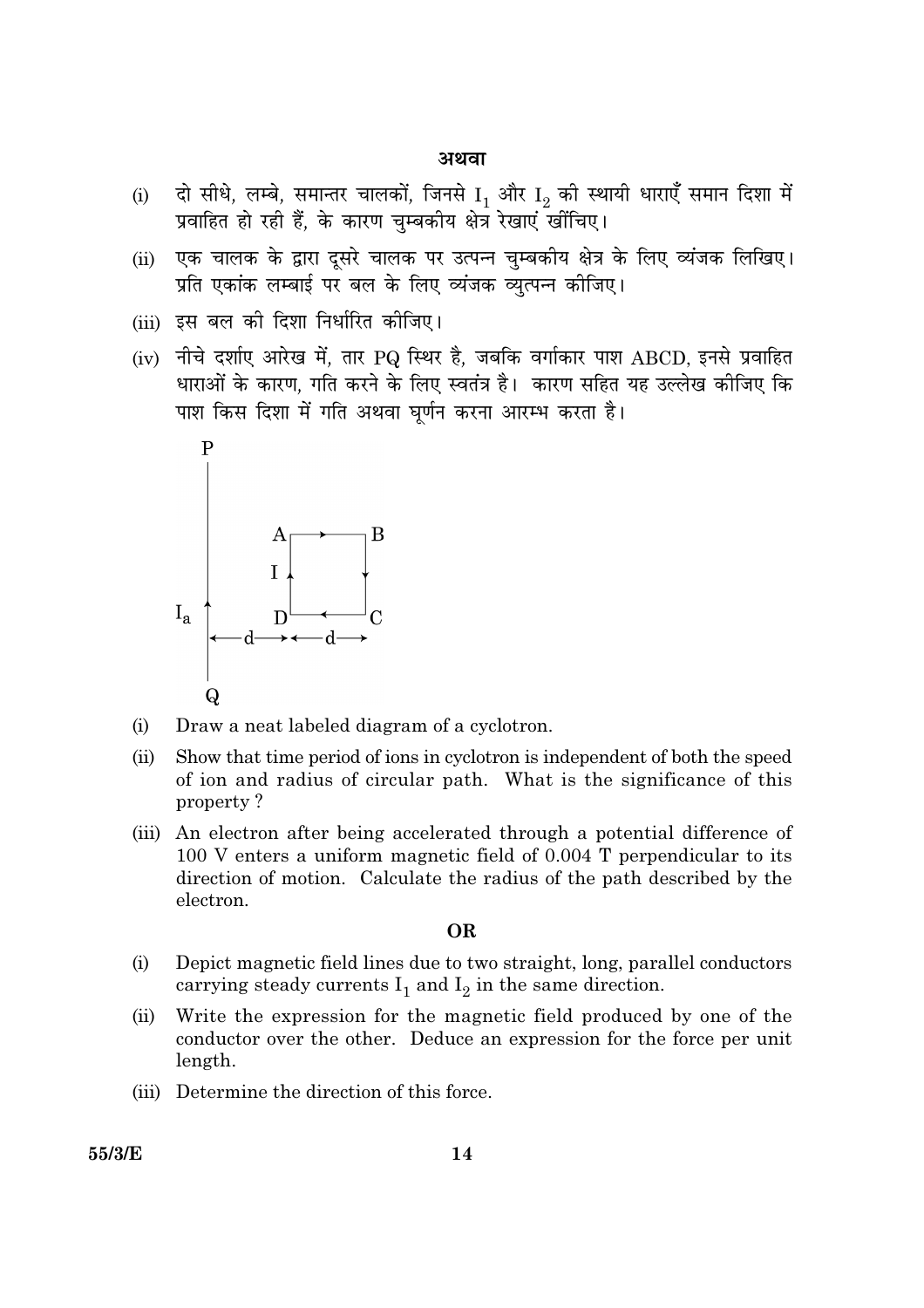(iv) In figure given below, wire PQ is fixed while the square loop ABCD is free to move under the influence of currents flowing in them. State with reason, in which direction does the loop begin to move or rotate?



- (a) वर्णन कीजिए कि पोलेरॉइड के पारित अक्ष का अभिविन्यास चाहे कुछ भी हो, किसी  $\bf{5}$ 26. पोलेरॉइड से बाहर आने वाले प्रकाश की तीव्रता में कोई परिवर्तन नहीं होता।
	- उपयुक्त आरेख द्वारा उस शर्त को लिखिए, जिसमें दो पारदर्शी माध्यमों की सीमा रेखा  $(b)$ पर आपतित अधुवित प्रकाश, ध्रुवित हो जाता है। संक्षेप में वर्णन कीजिए। इस प्रकार, यह दर्शाइए कि आपतन कोण 'i<sub>B</sub>' और अपवर्तनांक µ के बीच संबंध,  $\mu = \tan i_8$  होता है।

#### अथवा

बिम्ब $O$  का प्रतिबिम्ब 'I' बनता है। यह सिद्ध कीजिए कि :



- इस व्यंजक का उपयोग करके लेंस मेकर सूत्र व्युत्पन्न कीजिए। आवश्यक किरण आरेख (b) खोंचिए।
- कोई उत्तल लेंस किसी समतल दर्पण पर स्थित है। अब किसी पिन को इस प्रकार रखा  $(c)$ जाता है, कि पिन और लेंस-दर्पण के संयोजन द्वारा बने पिन के प्रतिबिम्ब के बीच कोई लम्बन (पैरेलैक्स) न हो। आप इस प्रेक्षण का उपयोग, उत्तल लेंस की फोकस दूरी ज्ञात करने में, किस प्रकार करेंगे? संक्षेप में व्याख्या कीजिए।